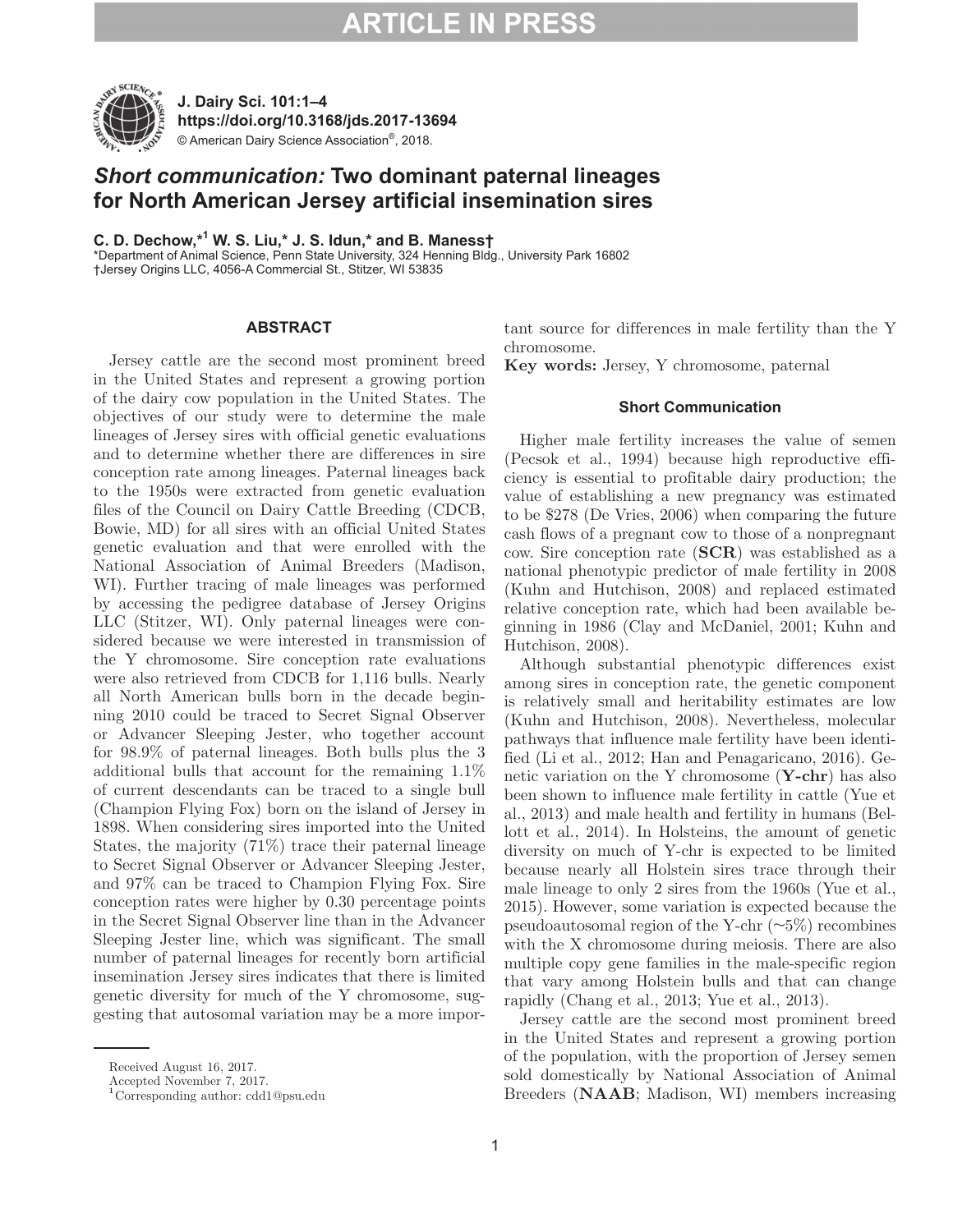### 2

from 6% in 2000 to 13% in 2016 (NAAB, 2017). Paternal lineages for Jersey cattle have not been reported on as they have for Holstein. The objectives of our study were to determine the male lineages of Jersey sires with official US genetic evaluations and to determine if differences exist in SCR among Jersey lineages. We focus on male fertility because the Y-chr would not influence cow or heifer conception rate.

Data were extracted from the April 2017 genetic evaluation of the Council on Dairy Cattle Breeding (CDCB, 2017a). The data were used to trace the paternal lineage to the last ancestor born in the 1950s for all AI sires; we considered lineages from the AI era to be modern era Y-chr lineages. Further tracing of male lineages to Isle of Jersey breeding records was performed by accessing the pedigree database of Jersey Origins LLC (Switzer, WI) to identify island founders. Lineages were initially traced for North American–born sires and subsequently for foreign-born sires with semen imported to the United States and with an official genetic evaluation.

We retrieved August SCR evaluations from the CDCB (CDCB, 2017b) every year from 2008 to 2017. The SCR with the highest reliability for bulls from Jester and Observer lineages was retained. Reliability was required to be at least 50% to be included in the analysis, resulting in 1,116 sires with SCR records. The association of paternal lineage with SCR was evaluated using the MIXED procedure of SAS (version 9.4, SAS Institute Inc., Cary, NC). Statistically significant (*P* < 0.05) fixed model effects included paternal lineage, age

of the sire at his SCR evaluation, and bull stud. The interaction of bull stud and year of SCR evaluation was treated as a random effect and improved model fit (lower Akaike information criterion corrected for finite sample size, AICC); year of SCR evaluation was not a significant fixed effect when this interaction was included but was included to maintain a hierarchical model. The reliability of the SCR evaluation was used as a weighting factor. Least squares means were generated for paternal lineage.

The number of Jersey sires born per decade with an official US genetic evaluation is depicted in Figure 1, along with the number of paternal lineages present by decade. The number of North American–born Jersey sires per decade was 431 in the 1970s and 1,778 (to date) in the decade beginning in 2010. The number of total sires born in the 2010s was 1,929 after including those not born in North America. The number of modern era Y-chr lineages that can be traced in the CDCB system declined to 5 for North American–born bulls in the 2010s compared with 44 in the 1970s.

Some decline in the number of lineages over time is expected, because each generation is a subset of the parent generation. More generations can also be traced for later decades, which could inflate the perception of the number of lineages maintained in earlier decades. To test this, we compared the number of lineages over 2 generations for each decade. Of sires with sufficient pedigree depth available, there were 3.4 descendants per lineage in the 1960s, 9.1 in the 1970s, and  $>15$ for the remaining decades. This suggests that paternal



**Figure 1**. The number of North American born (n NA) and all (n All) AI sires with an official US genetic evaluations, and the number of modern era male lineages (NA born and All lineages) represented by those sires.